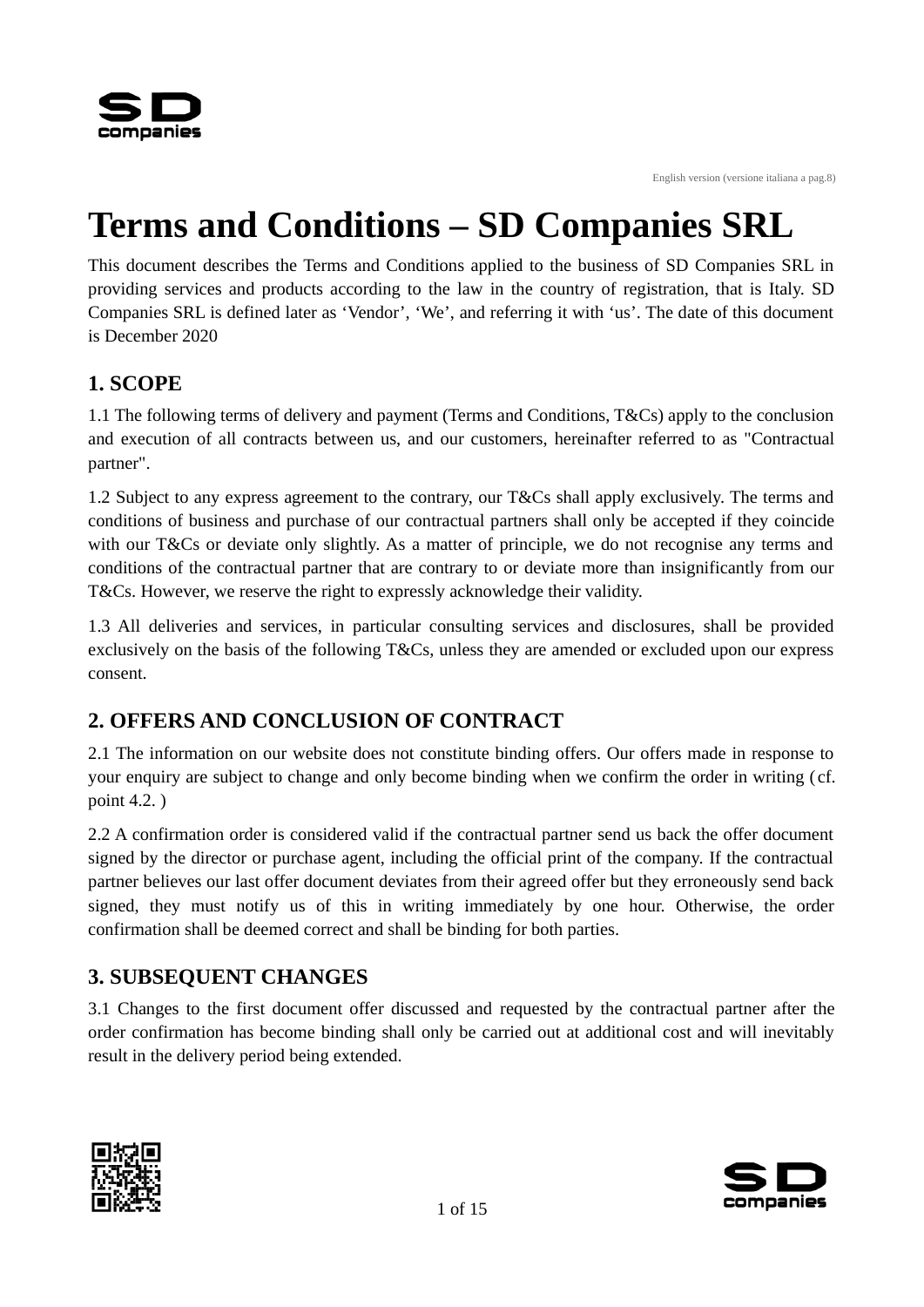

3.2 Costs already incurred for the processing of the order up to the point at which the change is made, any additional costs still to be incurred as well as the costs of machine downtime caused by the contractual partner's change request shall be charged.

3.3 The changes must be confirmed by us in writing.

#### **4. WRITTEN FORM CLAUSE**

4.1 Declarations made by our employees verbally, by telephone or by fax as well as collateral agreements require our written confirmation in order to be effective.

4.2 Written form within the meaning of these T&Cs always means at least fax or email with a scan of the original document with an original signature.

4.3 The accuracy and completeness of agreements made in writing shall be refutably presumed.

#### **5. CONTRACTUAL PARTNER**

5.1 In the case of orders with delivery to third parties, the purchaser alone shall be deemed to be the contractual partner entitled to perform, unless an express agreement to the contrary has been made.

5.2 The contractual partner can only assert warranty claims against us if and insofar as their contractual partner has asserted warranty claims against them. In any case only Italian laws are to consider valid

#### **6. PRICES**

6.1 Our prices are given as net prices in euros. Unless otherwise agreed, the prices shall apply from our factory/warehouse or the factory/warehouse of our vicarious agents. Freight, packaging, postage, insurance as well as the statutory VAT is applicable on the date of invoicing, if not specified in the offer.

6.2 The prices stated in our offer shall apply subject to the proviso that the order data on which the offer is based remains unchanged, but no longer than ten days from receipt of the offer by the contractual partner.

#### **7. PAYMENT TERMS**

7.1 The invoice shall be issued under the date of starting the first delivery of the goods/services or partial delivery. Other conditions can be defined in the specific offer documents

7.2 Our invoices are payable within 5 days of the invoice date, unless otherwise agreed.

7.3 For first-time customers and in justified cases, we reserve the right to deliver only upon receiving cash on delivery or to demand payment in advance. This rule is applied to all clients far more than 100km from our legal registration office.



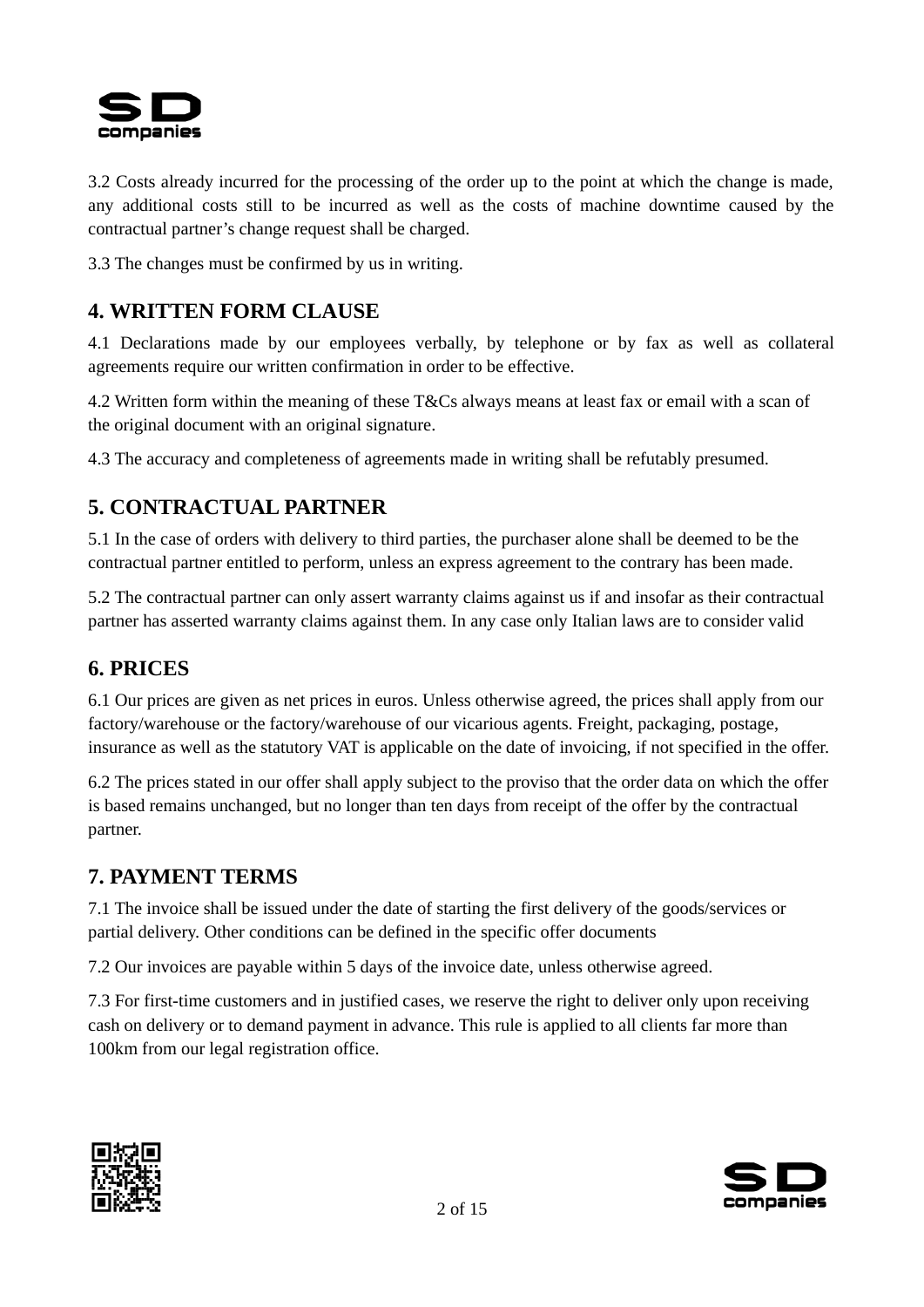

7.4 In the event of extraordinary preliminary work, we reserve the right to demand a reasonable advance payment.

7.5 Delay in payment occurs if the payment deadline is exceeded. This entitles us to charge interest on arrears from the following day at a rate of 8% above the base interest rate.

7.6 If there is a significant deterioration in the financial circumstances of a contractual partner which gives rise to doubts about their ability to pay, all our claims against them shall become due immediately. We shall then be entitled to withhold our deliveries and services until payment has been made and to set the contractual partner a reasonable deadline for making advance payments or providing securities. After expiry of this period, we are entitled to withdraw from the contract.

7.7 The contractual partner is only authorised to exercise a right of retention if its counterclaim is based on the same contractual relationship.

## **8. DELIVERY TIMES AND DATES**

8.1 Delivery periods shall commence on two working days after we receive the order confirmation, but not before full clarification of the order details and not before receipt of the documents, approvals and releases to be obtained by the contractual partner and receipt of a down payment, if this has been agreed.

8.2 If no delivery dates have been agreed, but a delivery period measured by a certain period of time has been agreed, this period shall commence on two working days after the approval. The delivery period shall be interrupted for the duration of the inspection of the proofs and print templates by the contractual partner, namely from the day of dispatch to the contractual partner until the day a response is received. If the contractual partner then requests changes which affect the production period, a new delivery period shall commence upon confirmation of the change in writing.

8.3 If we are prevented from fulfilling our delivery duties due to force majeure, industrial action, shipper delays or other unforeseen events which could not be avoided despite reasonable precautionary measures, irrespective of whether they occur in our sales department or at our suppliers, the delivery period shall be extended by the duration of the hindrance as well as a reasonable start-up time after the hindrance is removed, provided we have not caused it intentionally or through gross negligence. This provision does not imply a change in the burden of proof to the detriment of the contractual partner.

8.4 If the hindrance is not expected to end within a reasonable period of time (minimum 50 working days), we shall be entitled to withdraw from the contract in whole or in part. Such a withdrawal shall not affect our claims from partial deliveries already made, unless the contractual partner has no interest in a partial delivery. Our contractual partner shall be entitled to withdraw if we do not declare upon their request whether we will withdraw from the contract or make a delivery within a reasonable period of time.

8.5 The date of delivery reported on the offer document is only indicative and the contruactual partner cannot claims any damage if it is not respected. Differently, if a special conditions is described in the



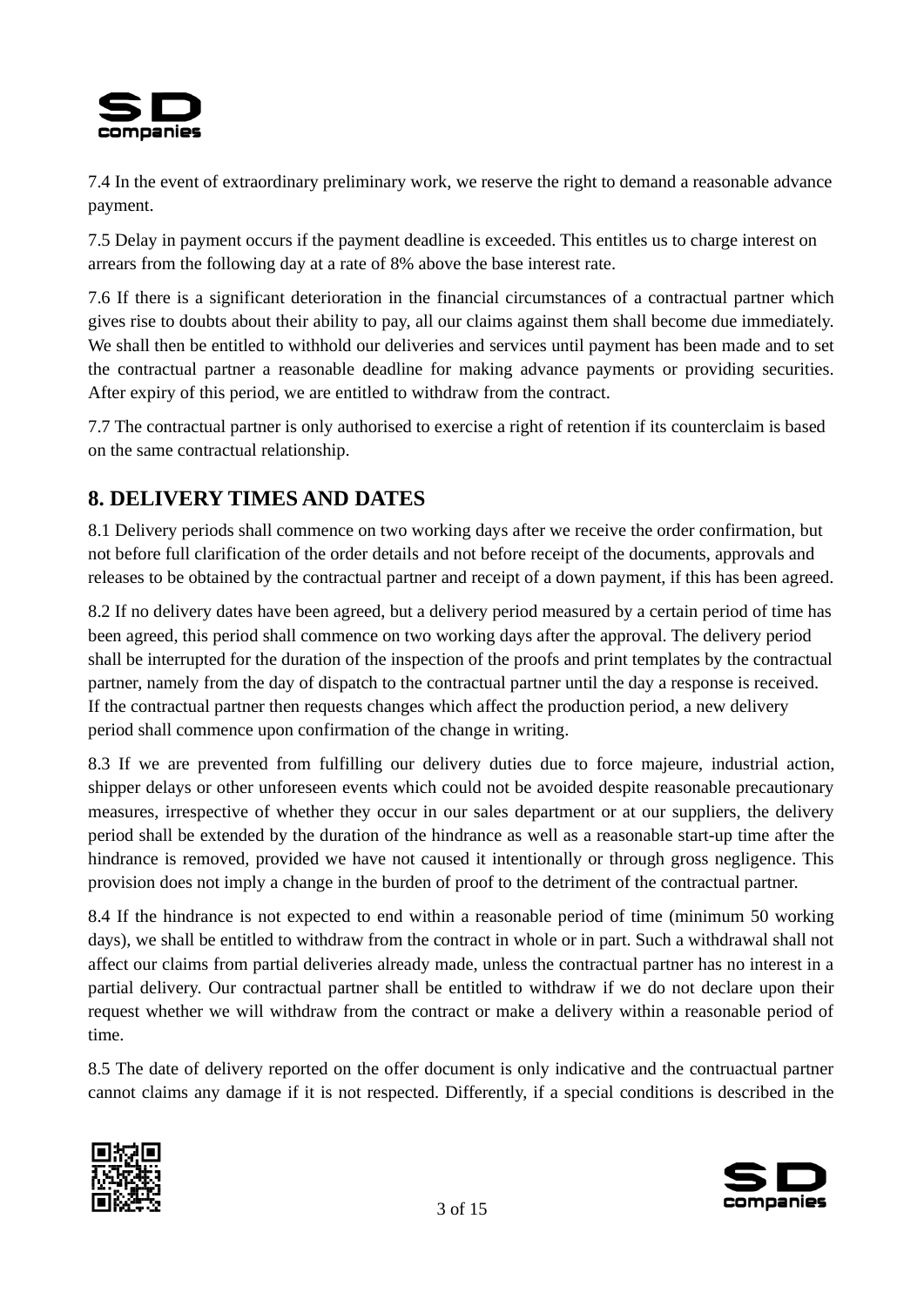

offer document, and only in that case, in the event of a delay in delivery for which we are responsible, the contractual partner shall only be entitled to assert further claims if a reasonable deadline to be set by them after the occurrence of the delay has elapsed. In this case, the contractual partner may demand compensation for any damage incurred by them as a result of the delay, provided they can provide evidence thereof.

8.6 The delivery period ends when the goods leave the Vendor plant/site/office as reported by the shipper documents. Different shipping conditions, expressly reported in the offer document, can extend the delivery period to delivering in other sites

## **9. SHIPPING**

9.1 Unless otherwise agreed, we reserve the right to choose the method and means of dispatch.

9.2 Transport insurance shall only be taken out upon special request and at the expense of the contractual partner.

## **10. OVERT/COVERT DAMAGE**

10.1 Within the framework of the Italian Freight Forwarding General Conditions, if the contractual partner is a merchant, written notification must be given for overt damage and shortages on the freight note, covert damage as well as shortages within one working day after receipt of the goods.

10.2 The Vendor is responsible of the merchandise up to the delivery site, as reported by the shipper documents, or up to the the taking possession in one of the Vendor site by the contractual partner.Our insurance reserves the right to have damage assessed directly on site by an expert.

## **11. PARTIAL DELIVERIES**

11.1 We are entitled to make partial deliveries if these are reasonable for the contractual partner. Where applicable, these shall become due for payment in accordance with these terms and conditions.

## **12. DEFAULT OF ACCEPTANCE**

12.1 If the contractual partner is in default of acceptance, we shall be entitled, after the fruitliness expiry of a reasonable grace period, to dispose of the goods or to supply the contractual partner with a reasonably extended grace period.

12.2 Our statutory rights to withdraw from the contract and to claim damages for non-performance shall remain unaffected.

## **13. RETENTION OF TITLE**

13.1 The delivered goods remain our property until full payment of the agreed purchase price.



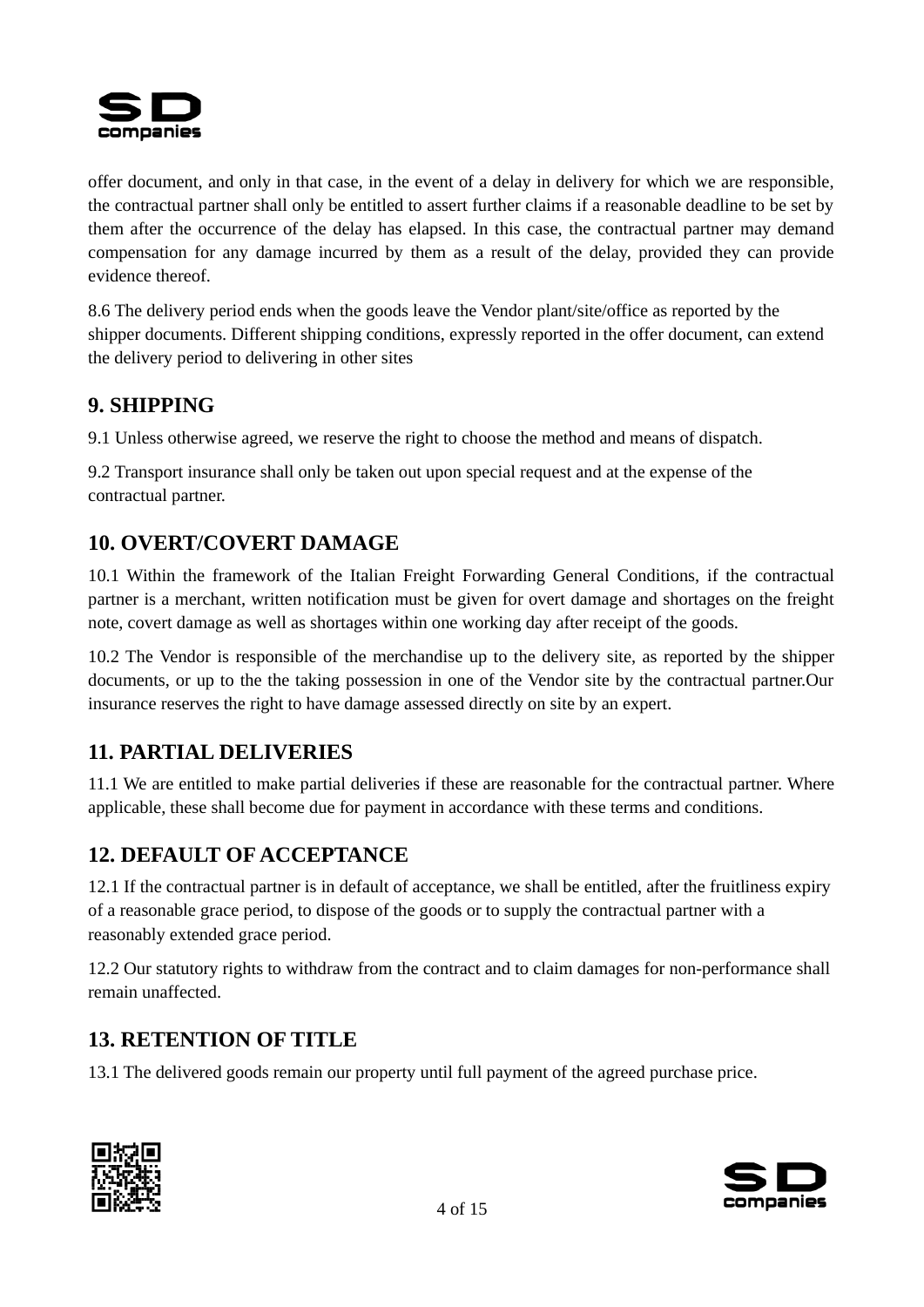

13.2 If the contractual partner is a merchant, ownership shall not pass until all ancillary claims associated with the contractual relationship and all other claims owed by the contractual partner arising from the business relationship with us have been paid in full.

13.3 The goods may neither be pledged nor assigned as security before full payment has been made.

13.4 The contractual partner is only entitled and authorised to resell the reserved goods, but this rights can be removed on the condition that there is a written declaration and in that case they assign the purchase price claim from the resale to us. In that specific case, in the event of resale, the contractual partner hereby assigns to us claims arising from the resale until all our claims have been satisfied.

13.5 If enforcement is levied against the contractual partner's assets and if the goods subject to retention of title are affected by this, we must be informed immediately, stating all the necessary data (enforcement body, file number) and, if necessary, enclosing enforcement records.

## **14. WARRANTY**

14.1 The warranty period is one year for companies and two years for consumers from receipt of the goods, according to Italian law.

14.2 The statutory liability for defects shall not be affected by the general limitation of liability (point 18 of these T&Cs).

14.3 This shall not affect liability under any regulations and laws.

## **15. GENERAL LIMITATION OF LIABILITY**

15.1 We shall only be liable for damages which are injurious to life, body and health if they were caused by an intentional or negligent breach of duty on our part or an intentional or negligent breach of duty by one of our legal representatives or vicarious agents.

15.2 We shall only be liable for other damages if they are based on an intentional or grossly negligent breach of duty on our part or an intentional or negligent breach of duty by one of our legal representatives or employee.

15.3 The Vendor is never responsible for damages and injuries caused by products not certified by the Vendor but by the manufacturers. Even if the Vendor shall be liable of suppling products respecting all regulations and laws in Italy and EU countries, it is not liable to sell them in other countries all around the world. The contractual partners have the responsability to check them.

15.4 Furthermore, the liability for culpable violation of essential contractual obligations and protective obligations shall remain unaffected. However, liability is limited to the foreseeable damages typical for the contract. Point 18.1 remains unaffected by this limitation.

15.5 A reversal of the burden of proof to the detriment of the contractual partner is not entailed by this provision.



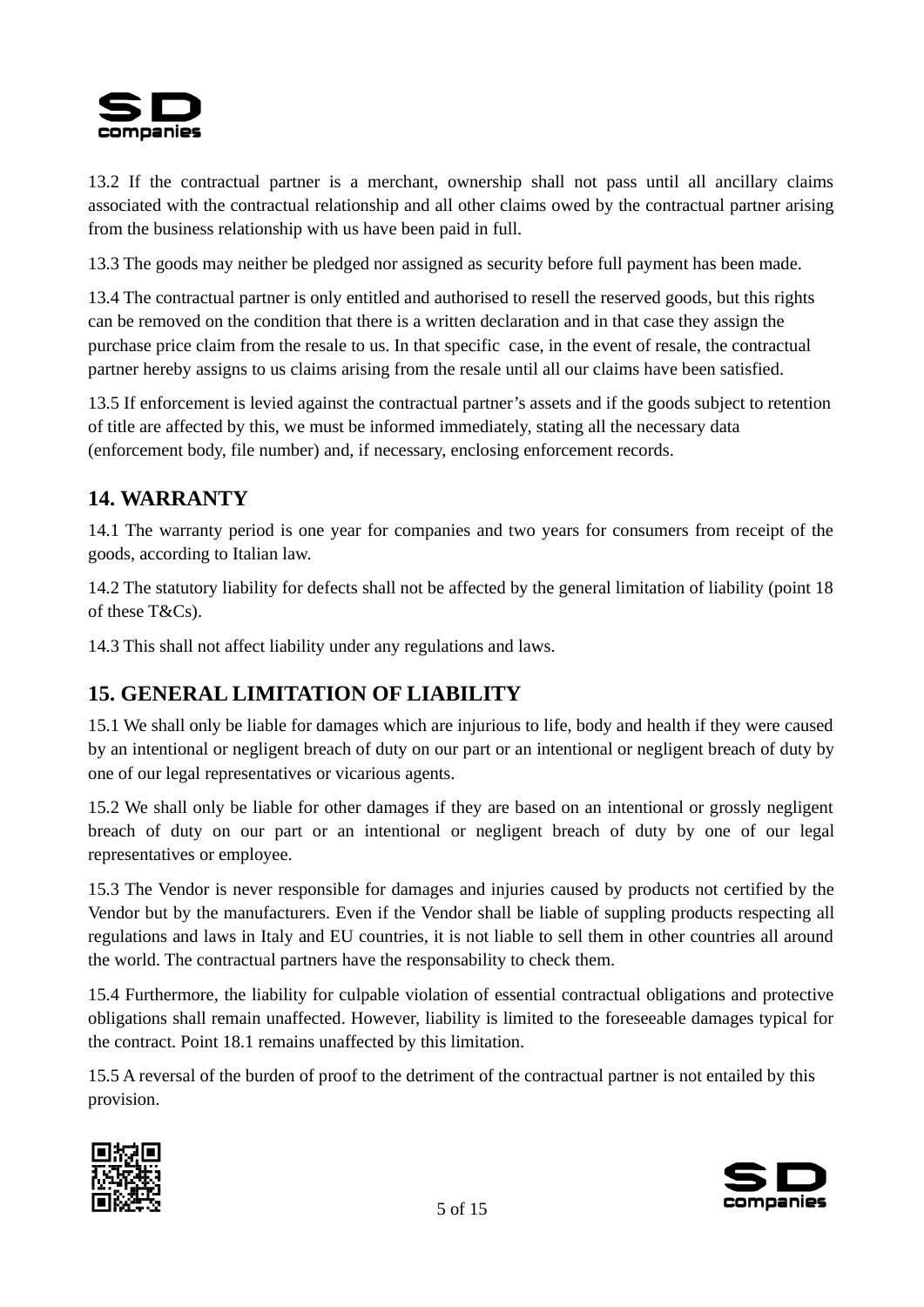

## **16. DATA OF THE CONTRACTUAL PARTNER**

16.1 Data carriers or transmitted data supplied by the contractual partner or by a third party engaged by them are not subject to our audit requirement. This does not apply to data that is obviously unreadable or obviously unprocessable.

16.2 Before transmitting data, the contractual partner shall use state-of-the-art protection programmes against computer viruses.

16.3 We are entitled to make copies of the data for business purposes in the course of fulfilling our contractual obligation.

16.4 Data backup is the sole responsibility of the contractual partner. We are under no obligation to store data for the contractual partner.

16.5 Data and data carriers originating from the contractual partner shall only be archived by us beyond the time of handover of the end product to the customer or their vicarious agents after express agreement and with special remuneration. If the data and data carriers are to be insured, this shall be arranged by the contractual partner themselves, subject to any other agreement.

## **17. COPYRIGHT**

17.1 All copyrighted rights of use to our own sketches, design, code of software, software, 3D models and drafts shall remain with us unless otherwise agreed.

17.2 The contractual partner shall be solely responsible for checking the rights to use the data about know-how, code of software, drafts, 3D models, sketches and images submitted to us for use as useful information to deliver services and products. The contractual partner confirms that the materials submitted to us on their behalf does not unlawfully infringe the copyrights, trademarks or other property rights of third parties. The contractual partner may ask to sign a specific agreement to protect this material

17.3 The contractual partner shall assume liability if the execution of the order placed with us infringes copyrights or other industrial property rights of third parties. Subject to liability for intent and gross negligence, they shall indemnify us against all claims of third parties due to such an infringement (including costs of legal action).

#### **18. DATA PROTECTION**

18.1 We collect, store, modify, transmit and use personal data for the purpose of establishing, executing and, if applicable, terminating orders and execute services in order to fulfil our own business purposes using data processing systems. This is hereby expressly indicated.

18.2 Whenever there is the case to manage big data about people, i) we conduct an information audit to determine what information to process and who has access to it, ii) have a legal justification for data



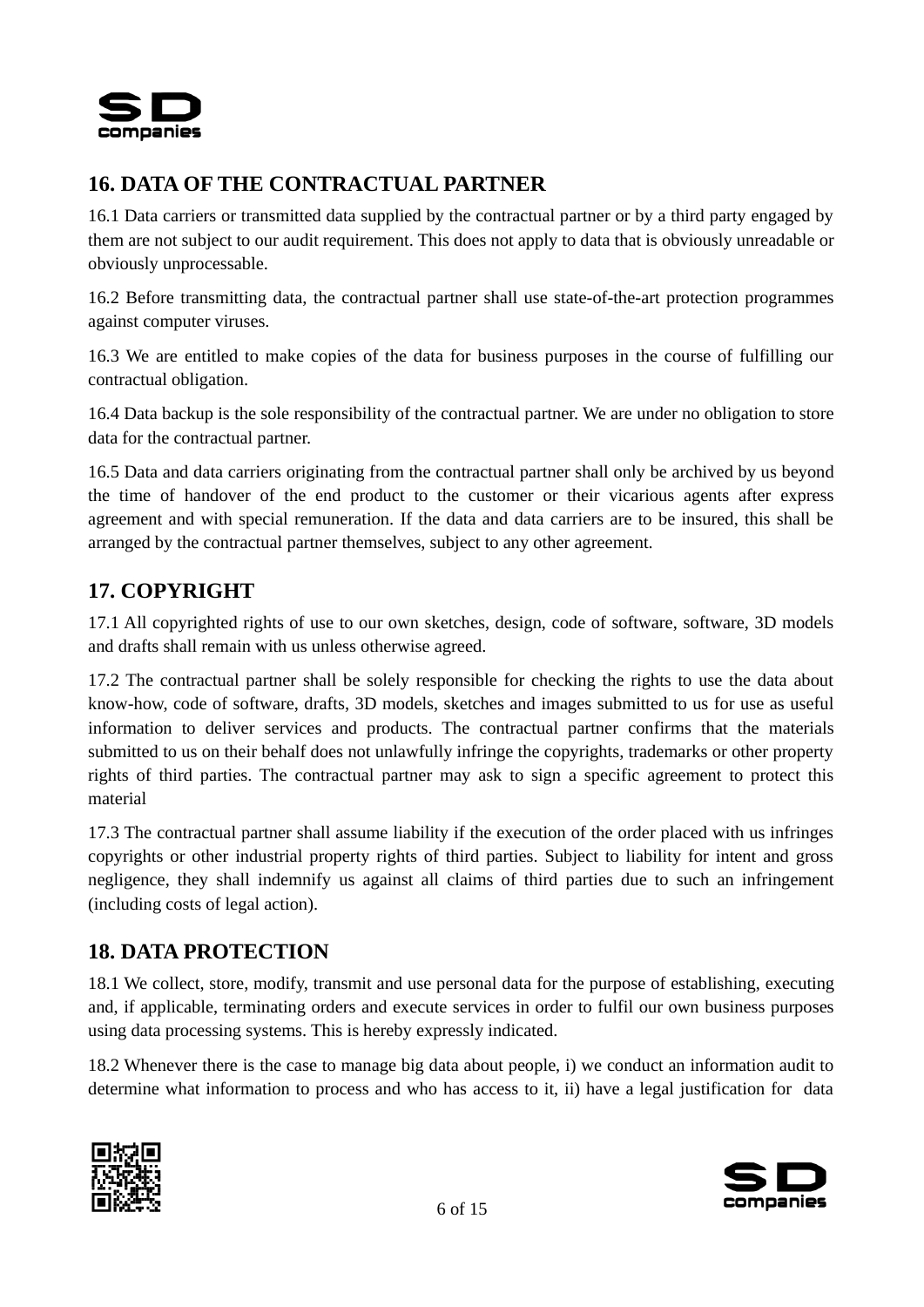

processing activities, and iii) provide clear information about the collected data processing and legal justification in our privacy policy. We put all efforts to take data protection into account at all times, from the moment we begin process data, encrypting, pseudonymizing, or anonymizing personal data wherever possible; creating an internal security policy for our team members, and build awareness about data protection. It is under our interest sign a data processing agreement between our organization and any third parties that process personal data on our behalf.

18.3 Clients, partners and web site visitors give us data that we generally use for the usual business. They are informed that we use their data for our specific advertising or to provide the best solutions to them. Whenever they want they can ask us which information we have about them and eventually delete from our database. We take care not to transfer any data about people we collected , or business and marketing information, to third parties, if not for specific business purposes of our company. In case of other agreements, the conditions there reported, prevail on these general rules. Any specific requirements about data processing as property of any person, entity, institution, company can be asked through the email [info@sdcompanies.it,](mailto:info@sdcompanies.it) but it is the applicant's responsibility to ensure that we have dealt with his request, for example by means of a written contract if necessary

## **19. ADVERTISING**

19.1 We also reserve the right to use the items manufactured on behalf of the contractual partner as samples or for advertising purposes. The contractual partner may ask to sign a specific agreement to protect this material and in this specific case we must not use this material for advertising activities

## **20. PLACE OF PERFORMANCE, JURISDICTION AND APPLICABLE LAW**

20.1 The place of performance for all obligations arising from this contract is Altamura (BA) in Italy. Italian laws have the priority of application on all the international regulations. EU laws are secondary to the Italian laws.

20.2 The exclusive place of jurisdiction for all present and future claims arising from a business relationship with merchants, including claims for bill of exchange and cheque receivables, shall be Altamura (BA), Italy.

20.3 The legal relations between the parties shall be governed by Italian law. This shall also apply if the contractual partner has their address outside Italy. In case of arbitration, only the vendor can decide to change the jurisdiction place in case the contractual partner is registered outside Italy, or differently reported on the offer document

20.4 The Vendor can change whenever it wants this document and the only valid is the last updated one as reported on the date of reporting



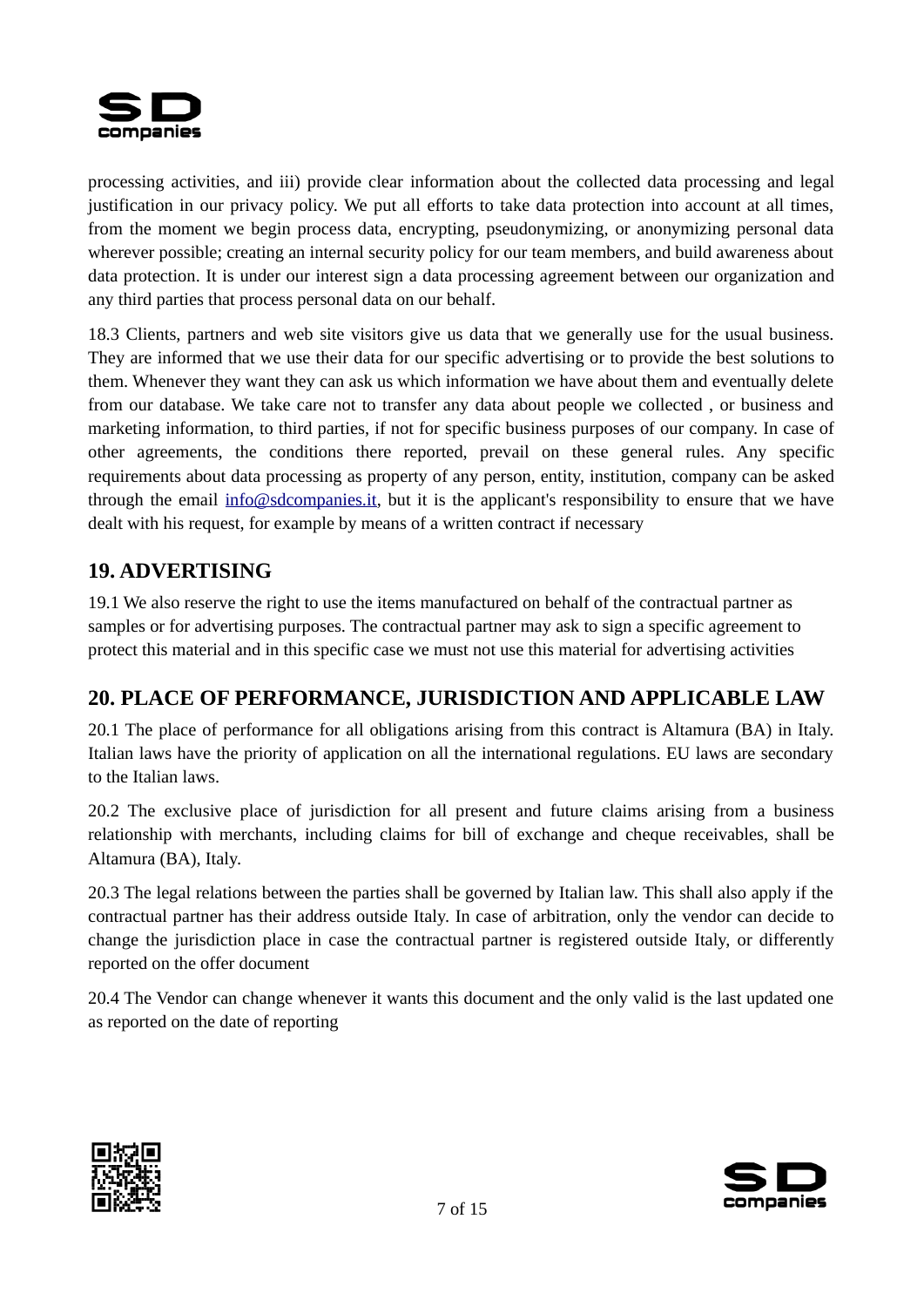

# **Termini e Condizioni – SD Companies SRL**

Questo documento descrive i Termini e Condizioni applicati all'attivitàdi SD Companies SRL nella fornitura di servizi e prodotti secondo la legge nel paese di registrazione, ovvero l'Italia. SD Companies SRL è definita in seguito come 'Vendor'Noi',esi riferisce ad essa con 'noi'La. data di questo documento è dicembre 2020

## **1 CAMPO DI APPLICAZIONE**

1.1 I seguenti termini di consegna e pagamento (Termini e Condizioni, T&C) si applicano alla conclusione e all'esecuzione di tutti i contratti tra noi e i nostri clienti, di seguito denominati "Partner contrattuale".

1.2 Salvo espressa pattuizione contraria, si applicano esclusivamente i nostri T&C. I termini e le condizioni commerciali e di acquisto dei nostri partner contrattuali sono accettati solo se coincidono con i nostri T&C o differiscono solo leggermente. In linea di principio, non riconosciamo termini e condizioni del partner contrattuale che siano contrari o si discostino in modo più che insignificante dai nostri T&C. Tuttavia, ci riserviamo il diritto di riconoscerne espressamente la validità.

1.3 Tutte le forniture e i servizi, in particolare i servizi di consulenza e divulgazione, devono essere forniti esclusivamente sulla base dei seguenti T&C, a meno che non siano modificati o esclusi dal nostro esplicito consenso.

#### **2. OFFERTE E CONCLUSIONE DEL CONTRATTO**

2.1 Le informazioni sul nostro sito Web non costituiscono offerte vincolanti. Le nostre offerte fatte in risposta ad una richiesta sono soggette a modifiche e diventano vincolanti solo quando confermiamo l'ordine per iscritto (cfr. punto 4.2. )

2.2 Un ordine di conferma è considerato valido se il partner contrattuale ci restituisce il documento di offerta firmato dal direttore o dall'agente di acquisto, comprensivo della stampa ufficiale dell'azienda. Se il partner contrattuale ritiene che il nostro ultimo documento di offerta si discosti dall'offerta concordata ma ci rimanda erroneamente firmato, deve comunicarcelo immediatamente per iscritto entro un'ora. In caso contrario, la conferma d'ordine si riterrà corretta e sarà vincolante per entrambe le parti.

## **3. CAMBIAMENTI SUCCESSIVI**

3.1 Le modifiche al primo documento d'offerta discusse e richieste dalla parte contraente dopo che la conferma d'ordine è diventata vincolante, saranno apportate solo a un costo aggiuntivo e comporteranno inevitabilmente il prolungamento del termine di consegna



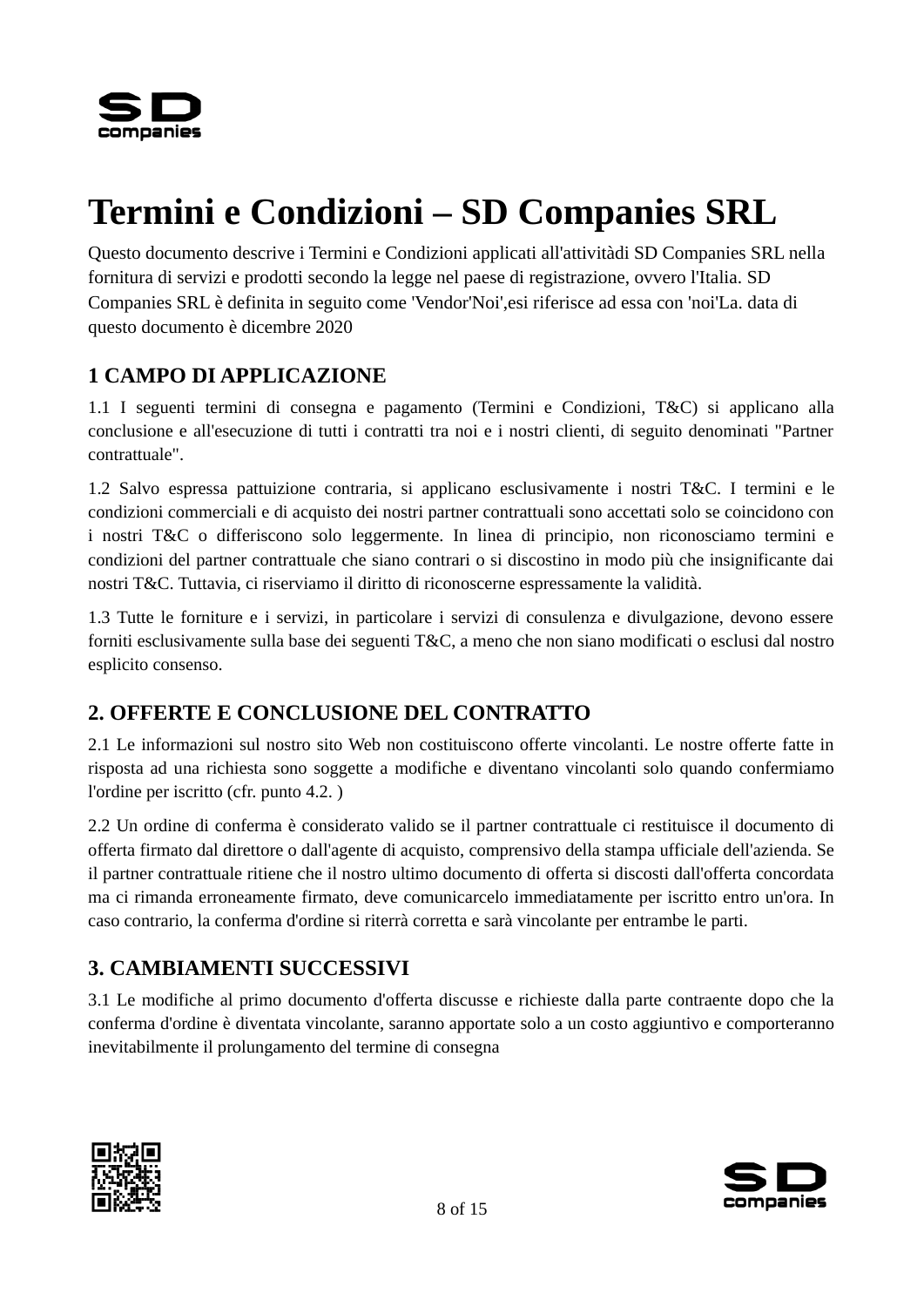

3.2 Costi già sostenuti per l'elaborazione dell'ordine fino al momento in cui avviene la modifica effettuati, gli eventuali costi aggiuntivi ancora da sostenere nonché i costi di fermo macchina causati da la richiesta di modifica del partner contrattuale verrà addebitata.

3.3 Le modifiche devono essere da noi confermate per iscritto.

## **4. CLAUSOLA DI FORMA SCRITTA**

4.1 Dichiarazioni rese dai nostri dipendenti verbalmente, telefonicamente o via fax oltre che collaterali gli accordi richiedono la nostra conferma scritta per essere efficaci.

4.2 Forma scritta ai sensi dei presenti T&C significa sempre almeno fax o e-mail con una scansione del documento originale con una firma originale.

4.3 L'esattezza e la completezza degli accordi presi per iscritto si presume in modo confutabile.

## **5. PARTNER CONTRATTUALE**

5.1 In caso di ordini con consegna a terzi, il solo acquirente è considerato il partner contrattuale legittimato all'esecuzione,salvo patto contrario espresso.

5.2 Il partner contrattuale può far valere nei nostri confronti diritti di garanzia solo se e nella misura in cui il partner contrattuale ha fatto valere diritti di garanzia nei suoi confronti. In ogni caso sono da ritenersi valide solo le leggi italiane

#### **6. PREZZI**

6.1 I nostri prezzi sono indicati come prezzi netti in euro. Salvo diverso accordo, i prezzi si applicano dalla nostra fabbrica/magazzino o dalla fabbrica/magazzino dei nostri agenti ausiliari. Il trasporto, l'imballaggio,l'affrancatura, l'assicurazione e l'IVA legale sono applicabili alla data di fatturazione, se non specificato nell'offerta.

6.2 I prezzi indicati nella nostra offerta si applicano a condizione che i dati dell'ordine su cui si basa l'offerta rimangano invariati, ma non oltre dieci giorni dal ricevimento dell'offerta da parte della parte contraente.

#### **7. TERMINI DI PAGAMENTO**

7.1 La fattura sarà emessa a partire dalla data di inizio della prima consegna dei beni/servizi o della consegna parziale. Altre condizioni possono essere definite negli specifici documenti di offerta

7.2 Le nostre fatture sono pagabili entro 5 giorni dalla data della fattura, salvo diverso accordo.

7.3 Per i nuovi clienti e in casi giustificati, ci riserviamo il diritto di consegnare solo previa ricezione del contrassegno o di pretendere il pagamento anticipato. Questa regola si applica a tutti i clienti a più di 100 km dal nostro ufficio di registrazione legale.



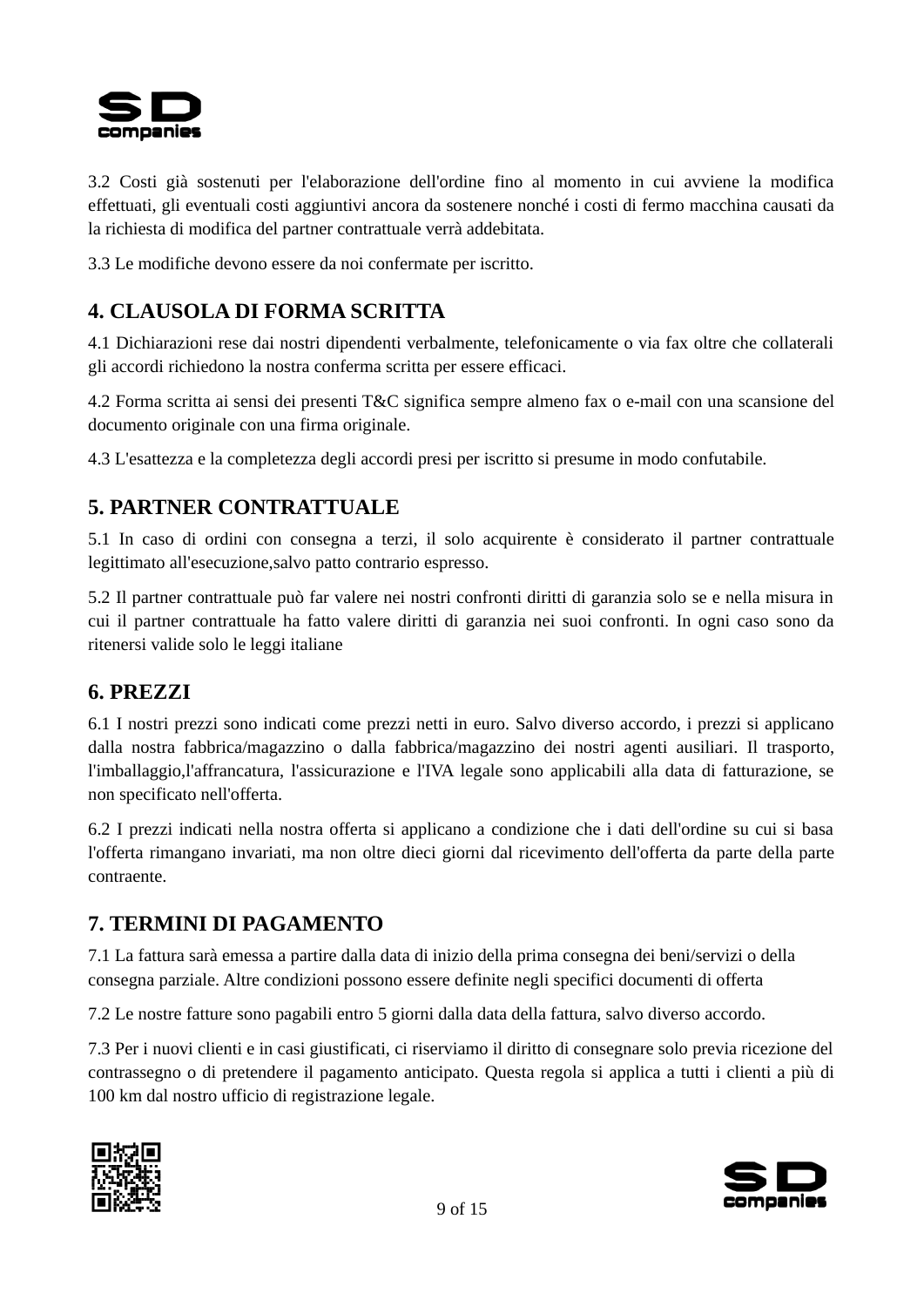

7.4 In caso di lavori preliminari straordinari, ci riserviamo il diritto di richiedere un congruo anticipo.

7.5 In caso di superamento del termine di pagamento si verifica un ritardo nel pagamento. Questo ci autorizza ad addebitare gli interessi di mora dal giorno successivo a un tasso dell'8%in più rispetto al tasso di interesse di base.

7.6 In caso di deterioramento significativo della situazione finanziaria di un partner contrattuale che fa sorgere dubbi sulla loro capacità di pagare, tutti i nostri crediti nei loro confronti diventeranno esigibili subito. Avremo quindi il diritto di trattenere le nostre consegne e servizi fino al pagamento stato effettuato e di fissare al partner contrattuale un termine ragionevole per effettuare pagamenti anticipati o fornendo titoli. Decorso tale termine, abbiamo il diritto di recedere dal contratto.

7.7 Il contraente è autorizzato ad esercitare un diritto di ritenzione solo se la sua domanda riconvenzionale si basa sullo stesso rapporto contrattuale.

## **8. TEMPI E DATE DI CONSEGNA**

8.1 I termini di consegna iniziano due giorni lavorativi dopo la ricezione della conferma d'ordine,ma non prima del completo chiarimento dei dettagli dell'ordine e non prima del ricevimento dei documenti, delle approvazioni e delle liberatorie che devono essere ottenuti dal partner contrattuale e del ricevimento di un acconto, se questo è stato concordato.

8.2 Se non sono state concordate date di consegna, in generale il periodo di consegna inizia due giorni lavorativi dopo l'approvazione. Il termine di consegna è interrotto per la durata del controllo delle bozze e dei modelli di stampa da parte del contraente, vale a dire dal giorno della spedizione al contraente fino al giorno in cui viene ricevuta una risposta. Se il partner contrattuale richiede modifiche che influiscono sul periodo di produzione, un nuovo periodo di consegna decorre dalla conferma scritta della modifica.

8.3 Se ci viene impedito di adempiere ai nostri doveri di consegna a causa di forza maggiore, azione sindacale, ritardi del mittente o altri eventi imprevisti che non possono essere evitati nonostante ragionevoli misure precauzionali, indipendentemente dal fatto che avvengano nel nostro ufficio commerciale o presso la nostri fornitori, il termine di consegna è prorogato della durata dell'impedimento nonché a ragionevole tempo di avvio dopo la rimozione dell'ostacolo,a condizione che non sia stato causato da noi intenzionalmente o per negligenza grave. Questa disposizione non implica una modifica dell'onere di prova a danno del contraente.

8.4 Se l'impedimento non dovrebbe cessare entro un ragionevole periodo di tempo (minimo 50 ore lavorative giorni), avremo il diritto di recedere dal contratto in tutto o in parte. Un tale ritiro non pregiudica le nostre pretese per consegne parziali già effettuate, a meno che il partner contrattuale non abbia alcun interesse in una consegna parziale. Il nostro partner contrattuale ha il diritto di recedere se non dichiariamo su loro richiesta se recederemo dal contratto o effettueremo una consegna entro un periodo di tempo ragionevole.



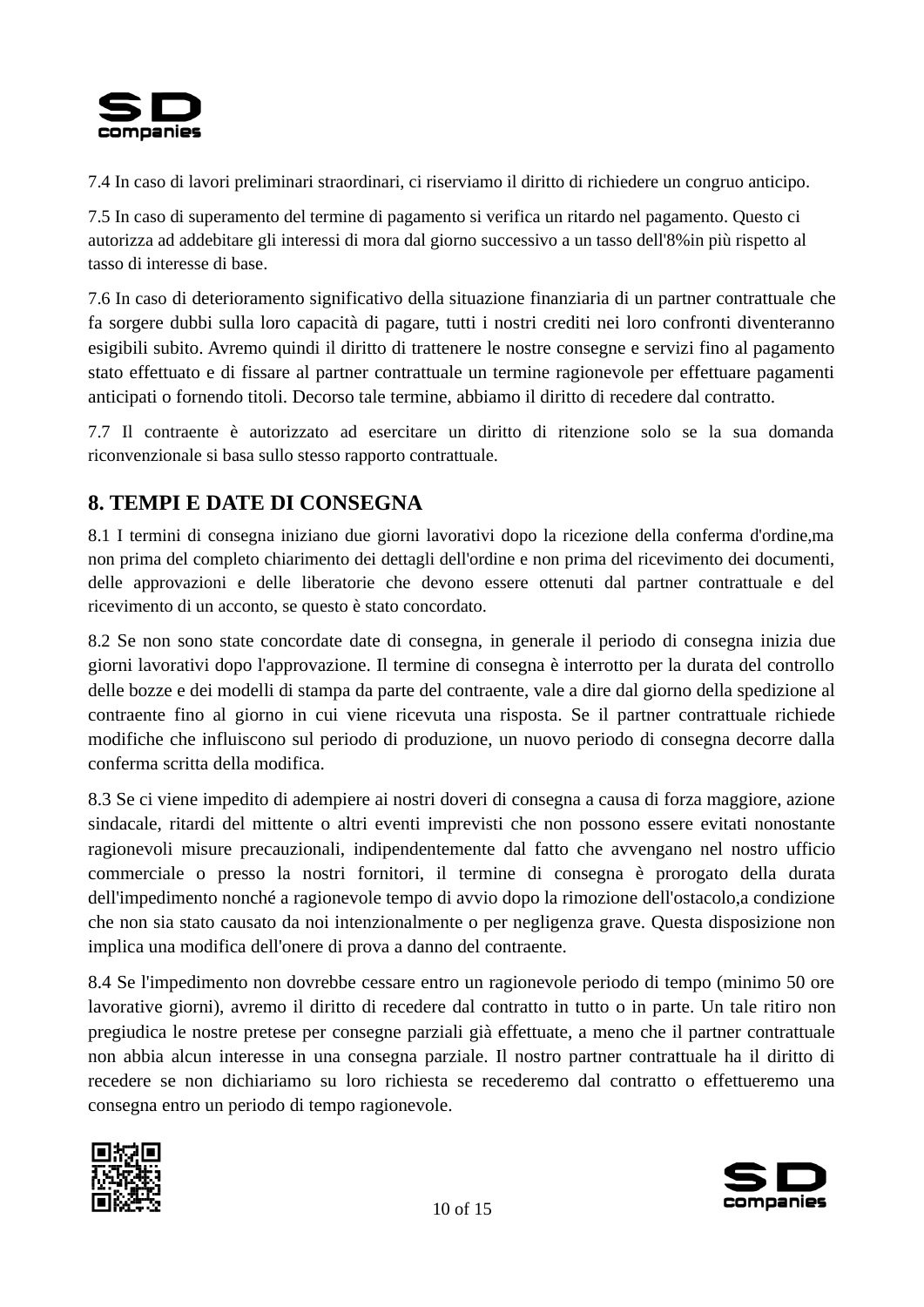

8.5 La data di consegna riportata sul documento di offerta è puramente indicativa e il contraente non può pretendere alcun danno se non rispettato. Diversamente, se nel documento di offerta è descritta una condizione speciale, e solo in tal caso, in caso di ritardo nella consegna di cui siamo responsabili, il partner contrattuale ha il diritto di far valere ulteriori pretese solo se un termine ragionevole è impostati da loro dopo che è trascorso il verificarsi del ritardo. In questo caso, il partner contrattuale può chiedere il risarcimento dei danni da lui subiti a causa del ritardo, purché in grado di fornirne prova.

8.6 Il termine di consegna scade quando la merce lascia lo stabilimento/sito/ufficio del Venditore come segnalato dai documenti del mittente. Condizioni di spedizione diverse, espressamente riportate nel documento di offerta, possono estendere il periodo di consegna alla consegna in altri siti

## **9. SPEDIZIONE**

9.1 Salvo diverso accordo, ci riserviamo il diritto di scegliere il metodo e il mezzo di spedizione.

9.2 L'assicurazione sul trasporto può essere stipulata solo su richiesta speciale ea spese della parte contraente.

## **10. DANNI EVENTUALI/COPERTI**

10.1 Nell'ambito delle Condizioni Generali di Trasporto Italiano, se il contraente è un commerciante, deve essere data comunicazione scritta di danni evidenti e ammanchi sul documento di trasporto, danni occulti nonché ammanchi entro un giorno lavorativo dal ricevimento della merce.

10.2 Il Venditore è responsabile della merce fino al luogo di consegna, come riportato dai documenti dello spedizioniere, o fino alla presa di possesso in uno dei siti del Venditore da parte del partner contrattuale. La nostra assicurazione si riserva il diritto di far valutare i danni direttamente sul sito da un esperto.

## **11. CONSEGNE PARZIALI**

11.1 Siamo autorizzati a effettuare consegne parziali se queste sono ragionevoli per il partner contrattuale. Ove applicabile, questi diventeranno esigibili per il pagamento in conformità con questi termini e condizioni.



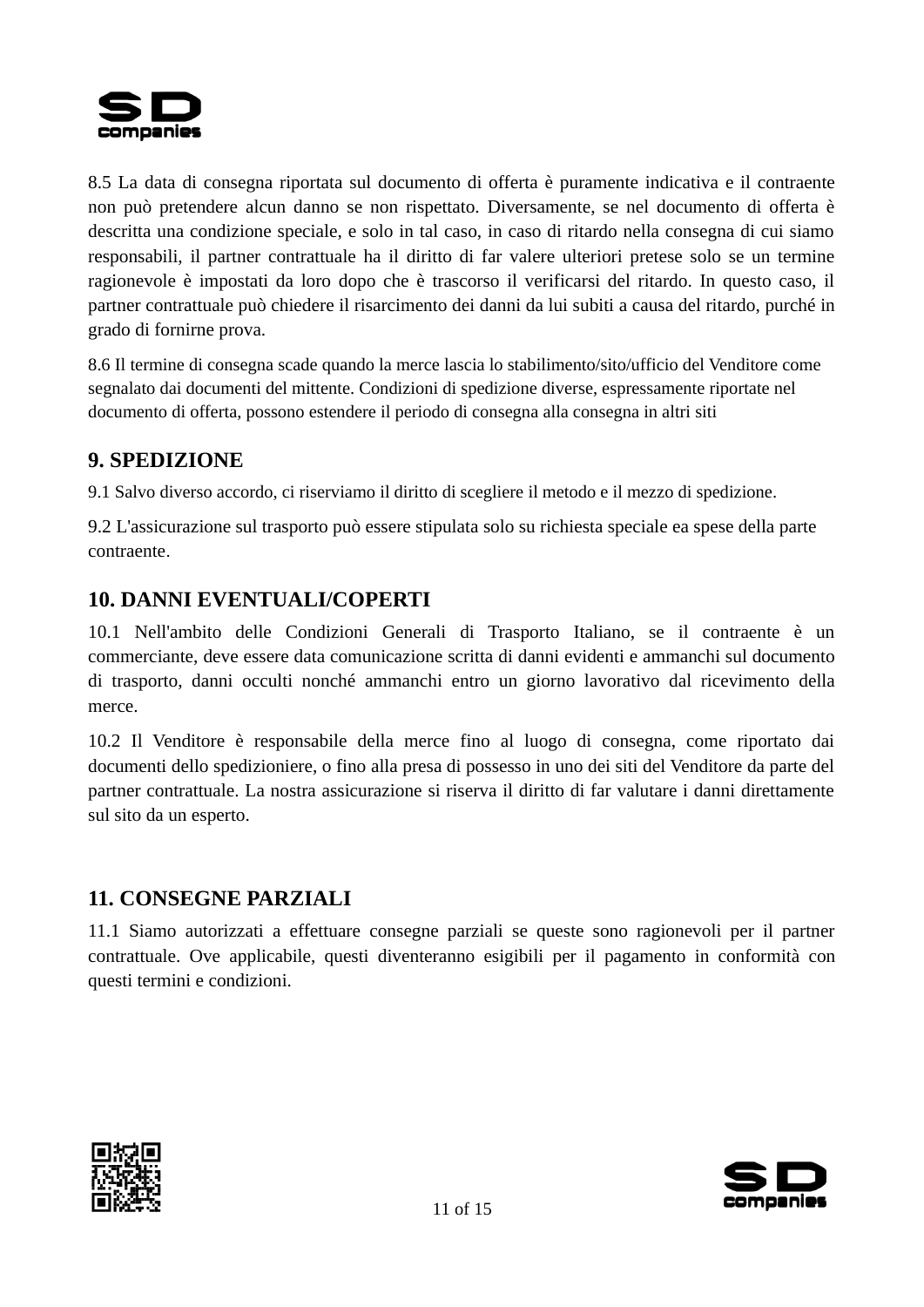

## **12. MANCATA ACCETTAZIONE**

12.1 Se il partner contrattuale è in mora di accettazione, abbiamo il diritto, allo scadere di un ragionevole periodo di grazia, di disporre della merce o di fornire al partner contrattuale un periodo di grazia ragionevolmente esteso.

12.2 Restano impregiudicati i nostri diritti legali di recedere dal contratto e di chiedere il risarcimento dei danni per inadempimento.

## **13. RISERVA DI TITOLO**

13.1 La merce consegnata resta di nostra proprietà fino al completo pagamento del prezzo di acquisto pattuito.

13.2 Se il partner contrattuale è un commerciante, la proprietà non passa fino al completo pagamento di tutti i crediti accessori connessi al rapporto contrattuale e di tutti gli altri crediti dovuti dal partner contrattuale derivanti dal rapporto commerciale con noi.

13.3 La merce non può essere costituita in pegno né ceduta a garanzia prima del completo pagamento.

13.4 Il partner contrattuale è autorizzato e autorizzato solo a rivendere la merce soggetta a riservato dominio, ma questo diritto può essere revocato a condizione che vi sia una dichiarazione scritta e in tal caso cedano a noi il diritto al prezzo di acquisto dalla rivendita. In quel caso specifico, in caso di rivendita, il partner contrattuale ci cede i crediti derivanti dalla rivendita fino a quando tutti i nostri crediti non sono stati soddisfatti.

13.5 Se l'esecuzione è riscossa nei confronti dei beni del contraente e se la merce soggetta a riserva di proprietà interessata da ciò, dobbiamo essere informati immediatamente, indicando tutti i dati necessari (organo esecutivo, numero di fascicolo) e, se necessario, allegando atti di esecuzione .

## **14. GARANZIA**

14.1 Il periodo di garanzia è di un anno per le aziende e di due anni per i consumatori dal ricevimento della merce, secondo la legge italiana.

14.2 La responsabilità legale per vizi non è pregiudicata dalla limitazione generale di responsabilità (punto 18 dei presenti T&C).

14.3 Ciò non pregiudica la responsabilità ai sensi di regolamenti e leggi.



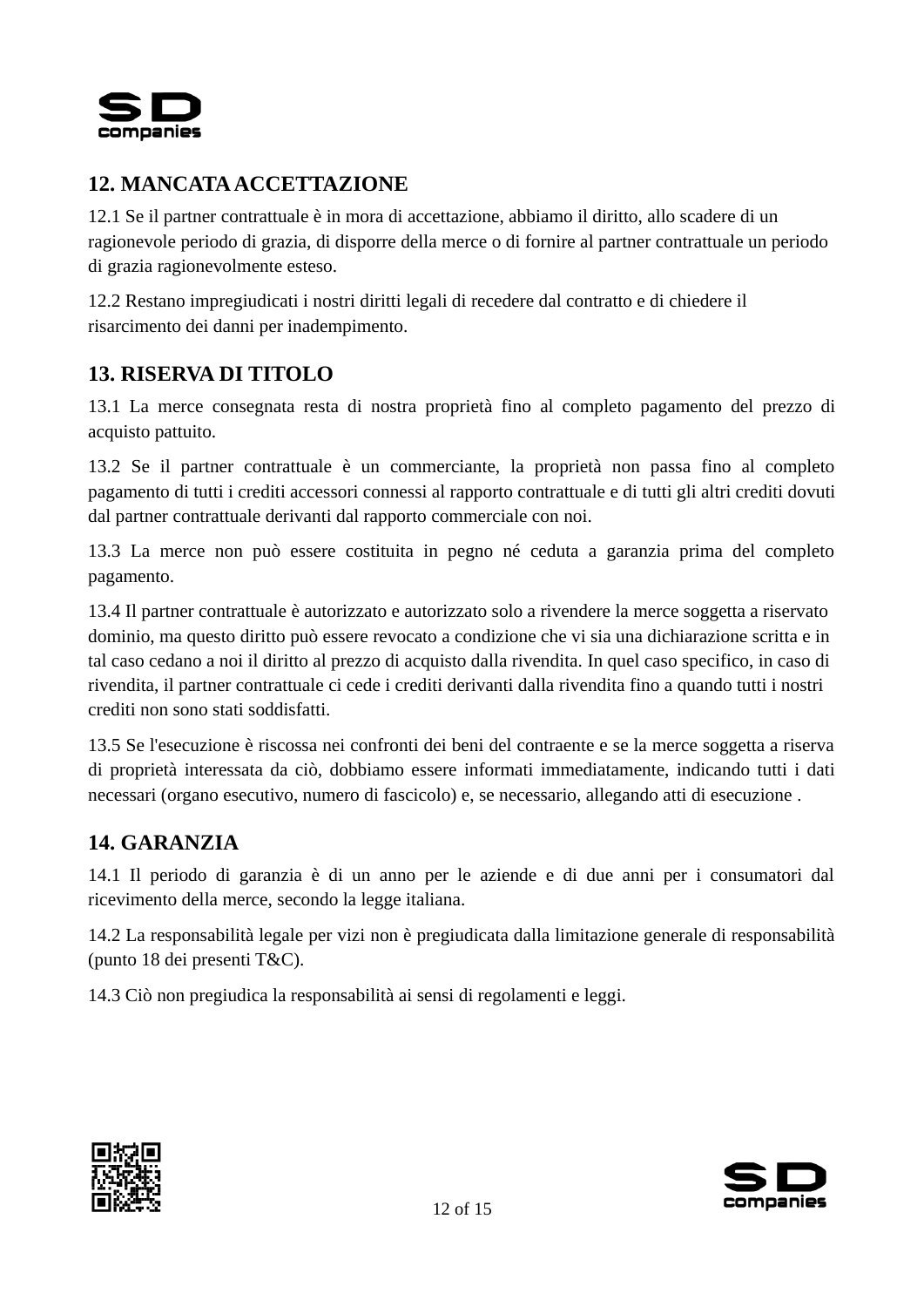

## **15. LIMITAZIONE GENERALE DI RESPONSABILITÀ'**

15.1 Saremo responsabili per danni lesivi della vita, del corpo e della salute solo se causati da una violazione intenzionale o negligente del dovere da parte nostra o da una violazione intenzionale o colposa del dovere da parte di uno dei nostri rappresentanti legali o agenti ausiliari.

15.2 Siamo responsabili per altri danni solo se sono basati su una violazione intenzionale o gravemente negligente da parte nostra o su una violazione intenzionale o negligente da parte di uno dei nostri rappresentanti legali o dipendenti.

15.3 Il Venditore non è mai responsabile per danni e lesioni causati da prodotti non certificati dal Venditore ma dai produttori. Anche se il Venditore è tenuto a fornire prodotti nel rispetto di tutte le normative e leggi in Italia e nei paesi dell'UE,non è tenuto a venderli in altri paesi del mondo. I partner contrattuali hanno la responsabilità di verificarli.

15.4 Resta salva, inoltre, la responsabilità per violazione colposa degli obblighi contrattuali essenziali e degli obblighi di tutela. Tuttavia, la responsabilità è limitata ai danni prevedibili tipici del contratto. Il punto 18.1 resta impregiudicato da tale limitazione.

15.5 Questa disposizione non comporta un'inversione dell'onere della prova a danno del partner contrattuale.

# **16. DATI DELLA SOCIETÀ' CONTRATTUALE**

16.1 I supporti dati o i dati trasmessi forniti dal partner contrattuale o da una terza parte da loro incaricata non sono soggetti al nostro obbligo di revisione. Ciò non si applica ai dati che sono ovviamente illeggibili o ovviamente non elaborabili.

16.2 Prima di trasmettere i dati, il partner contrattuale deve utilizzare programmi di protezione all'avanguardia contro i virus informatici.

16.3 Abbiamo il diritto di fare copie dei dati per scopi commerciali nell'adempimento del nostro obbligo contrattuale.

16.4 Il salvataggio dei dati è di esclusiva responsabilità del contraente. Non siamo obbligati a memorizzare i dati per il partner contrattuale.

16.5 I dati e i supporti dati provenienti dal partner contrattuale vengono archiviati da noi solo oltre il momento della consegna del prodotto finale al cliente o ai suoi ausiliari previo accordo espresso e con un compenso speciale. Se i dati e i supporti dati devono essere assicurati, ciò deve essere organizzato dalla parte contraente stessa, fatto salvo qualsiasi altro accordo.



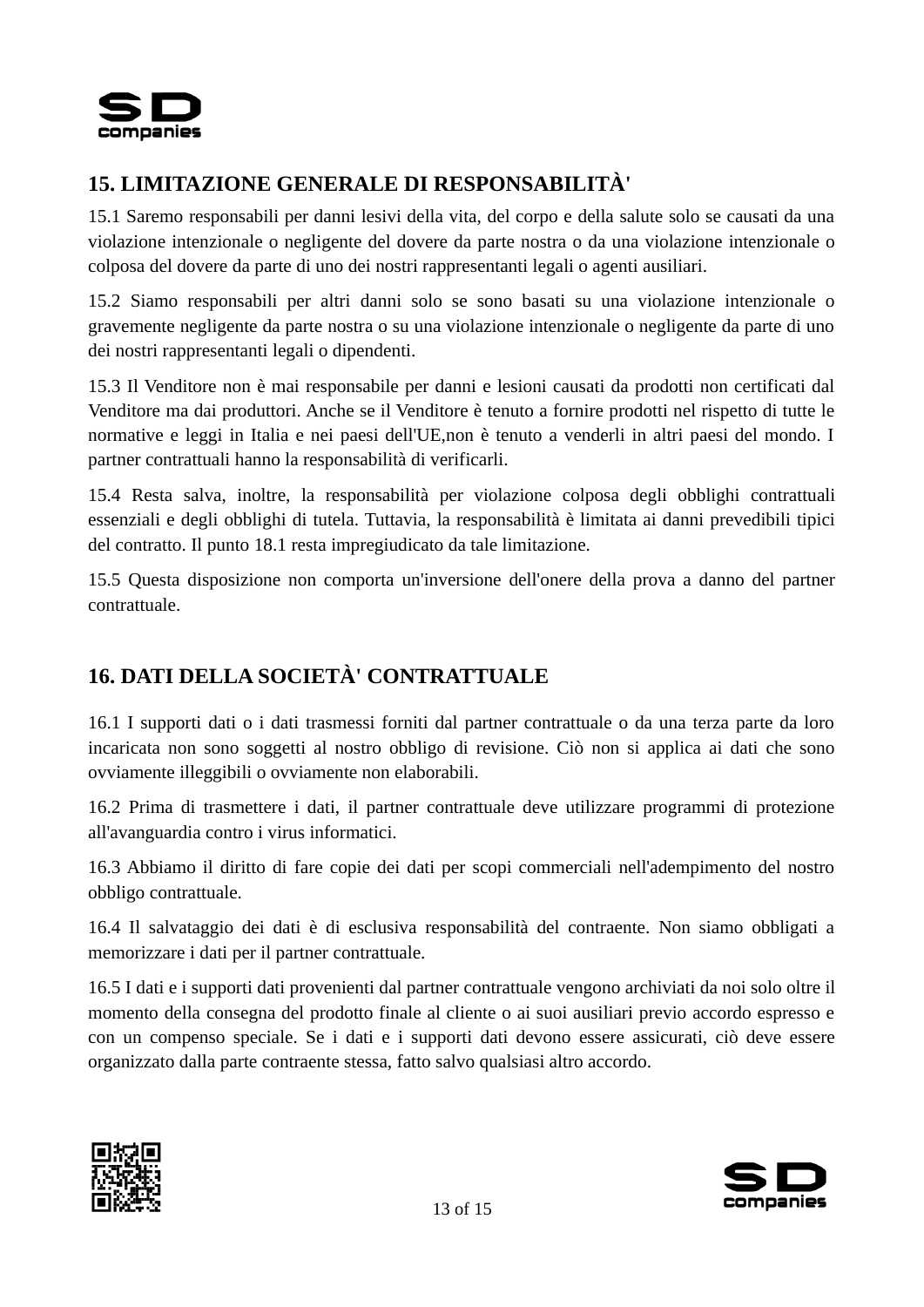

## **17. DIRITTO D'AUTORE**

17.1 Tutti i diritti d'uso protetti da copyright per i nostri schizzi, design, codice del software, software, modelli 3D e bozze rimarranno con noi se non diversamente concordato.

17.2 Il contraente sarà l'unico responsabile della verifica dei diritti di utilizzo dei dati relativi a know-how, codice software, bozze, modelli 3D, schizzi e immagini a noi forniti per l'utilizzo come informazioni utili per fornire servizi e prodotti. Il partner contrattuale conferma che il materiali inviati a noi per loro conto non violano illegalmente i diritti d'autore,i marchi o altri diritti di proprietà di terzi. Il partner contrattuale può chiedere di firmare un accordo specifico per proteggere questo materiale

17.3 Il partner contrattuale si assume la responsabilità se l'esecuzione dell'ordine presso di noi viola i diritti d'autore o altri diritti di proprietà industriale di terzi. Fatta salva la responsabilità per dolo e colpa grave, ci indennizzano da tutte le pretese di terzi dovute a tale violazione (compresi i costi delle azioni legali).

## **18. PROTEZIONE DEI DATI**

18.1 Raccogliamo, archiviamo, modifichiamo, trasmettiamo e utilizziamo i dati personali allo scopo di stabilire, eseguire e, se applicabile, terminare ordini ed eseguire servizi al fine di soddisfare i nostri scopi commerciali utilizzando sistemi di elaborazione dati. Ciò è espressamente indicato.

18.2 Ogni volta che c'è il caso di gestire i molti dati sulle persone, i) conduciamo un audit delle informazioni per determinare quali informazioni elaborare e chi ha accesso ad esse, ii) abbiamo una giustificazione legale per le attività di trattamento dei dati e iii) forniamo informazioni chiare su il trattamento dei dati raccolti e la giustificazione legale nella nostra politica sulla privacy. Facciamo ogni sforzo per tenere sempre conto della protezione dei dati, dal momento in cui iniziamo a elaborare i dati, crittografare, pseudomizzare o rendere anonimi i dati personali ove possibile; creare una politica di sicurezza interna per i membri del nostro team e creare consapevolezza sulla protezione dei dati. È nel nostro interesse firmare un accordo sul trattamento dei dati tra la nostra organizzazione e le terze parti che trattano i dati personali per nostro conto.

18.3 Clienti, partner e visitatori del sito Web ci forniscono dati che generalmente utilizziamo per le normali attività. Sono informati che utilizziamo i loro dati per la nostra pubblicità specifica o per fornire loro le migliori soluzioni. Quando vogliono possono chiederci quali informazioni abbiamo su di loro ed eventualmente cancellarli dal nostro database. Facciamo attenzione a non trasferire alcun dato sulle persone che abbiamo raccolto o informazioni commerciali e di marketing, a terzi, se non per scopi commerciali specifici della nostra azienda. In caso di altri accordi, le condizioni ivi riportate prevalgono su queste regole generali. Eventuali requisiti specifici in merito al trattamento dei dati come proprietà di qualsiasi persona, ente, ente, azienda possono essere richiesti tramite